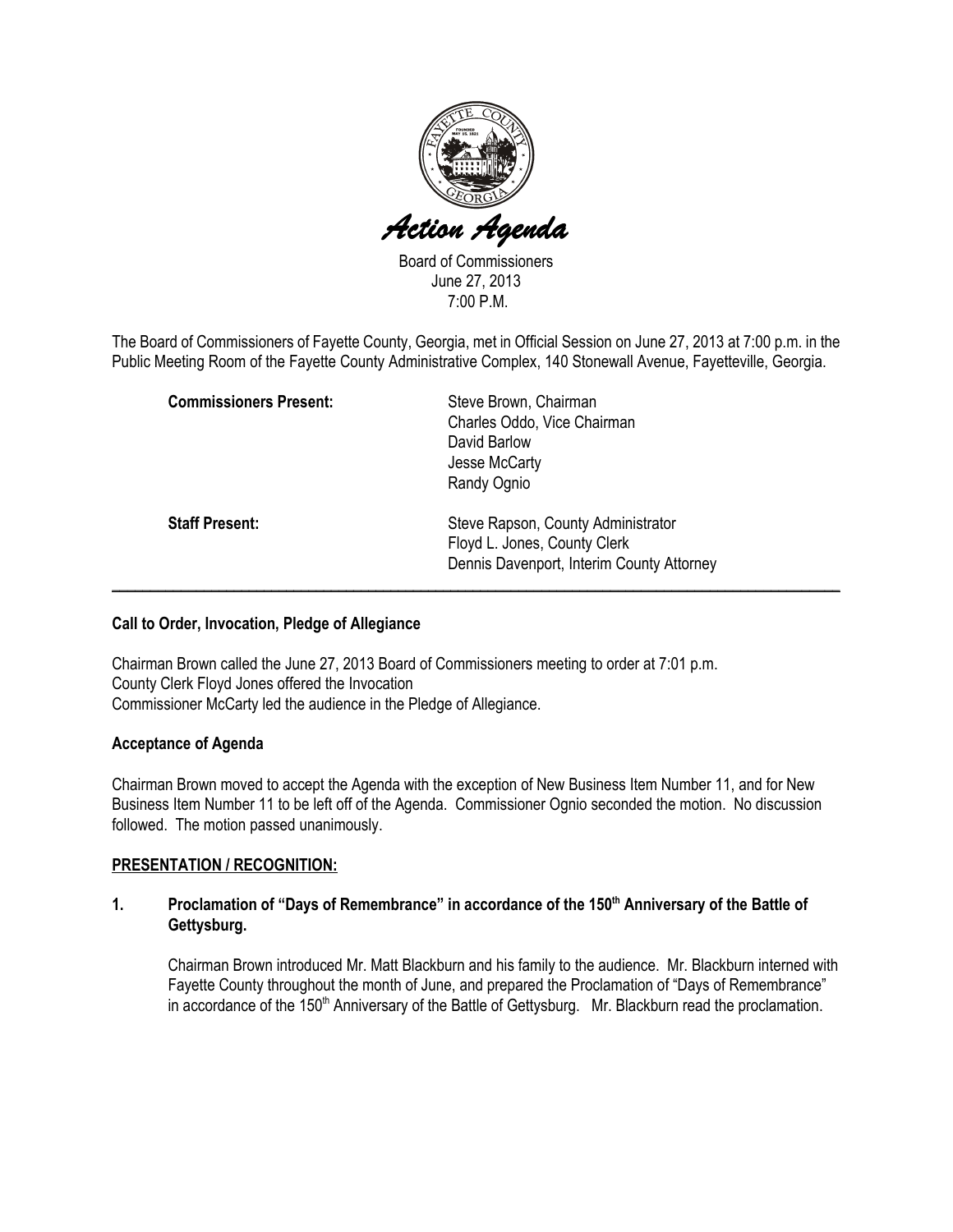## 2. Recognition of the promotion of Fire Chief David Scarbrough and Deputy Fire Chief Tom Bartlett.

Chairman Brown announced that the County had a couple of gentlemen who were serving in interim positions, and those positions are now becoming final. He first introduced Fire Chief David Scarbrough and spoke of Chief Scarbrough's qualifications. Chief Scarbrough was then presented and pinned with his Fire Chief badge. Chairman Brown next introduced Deputy Fire Chief Tom Bartlett and spoke of Deputy Fire Chief Bartlett's qualifications. Deputy Chief Bartlett was then presented and pinned with his Deputy Fire Chief badge.

# PUBLIC HEARING:

3. Public Hearing on the County's proposed annual budget for Fiscal Year 2014 which begins July 1, 2013 and ends June 30, 2014, and consideration of Resolution 2013-14 adopting the Fiscal Year 2014 budget.

County Administrator Steve Rapson explained that this was the final public hearing with regard to the adoption of the Fiscal Year 2014 budget. He told the Board that there were no changes from the June 13, 2013 public hearing, and so there was no presentation to be given.

Lee Hearn: Mr. Hearn spoke for twenty minutes expressing his concerns about the "fiscal cliff that looms ahead for Fayette County." He spoke in opposition to the proposed Fiscal Year 2014 budget.

Emory McHugh: Mr. McHugh spoke for about 28 minutes about his concerns with the proposed Fiscal Year 2014 budget. He spoke in opposition to the proposed Fiscal Year 2014 budget.

Bob Ross: Mr. Ross commented on the length of time the previous speakers took with their comments, about how no member of the current Board is a member of the Fayette County Issues Tea Party, and of his support for the proposed Fiscal Year 2014 budget.

Frank Gardner: Mr. Gardner spoke about the comments given by Mr. Hearn and Mr. McHugh, commented that it was the previous Board that implemented the Stormwater Utility Fee that charged everyone in rural Fayette County, and that even though Mr. Hearn and Mr. McHugh did not attend the three Stormwater Town Hall meetings, they "bash" the Commissioners who are listening to the people. He thanked the Board for working on behalf of the citizens of Fayette County.

County Administrator Steve Rapson: County Administrator Rapson replied to the concerns expressed by Mr. Hearn and Mr. McHugh.

Chief Financial Officer Mary Parrott: Chief Financial Officer Mary Parrott replied to a concern that Mr. McHugh addressed during his comments.

County Administrator Steve Rapson: County Administrator Rapson added that the county would issue a press release after the meeting, since Moody's in New York City had indicated that they wanted to review the County's bond rating in order to reaffirm the bond rating. He reported that Moody's actually had reaffirmed the County at an AA Bond Rating with a positive outlook. He read a portion of the letter to the Board, and explained Moody's rational for why Fayette County was rated the way it is rated. He concluded that the County had missed an AAA Bond Rating solely based on the deficit budgeting that has occurred in the last few years. He stated the letter from Moody's would be shared with the press at the end of the meeting as well.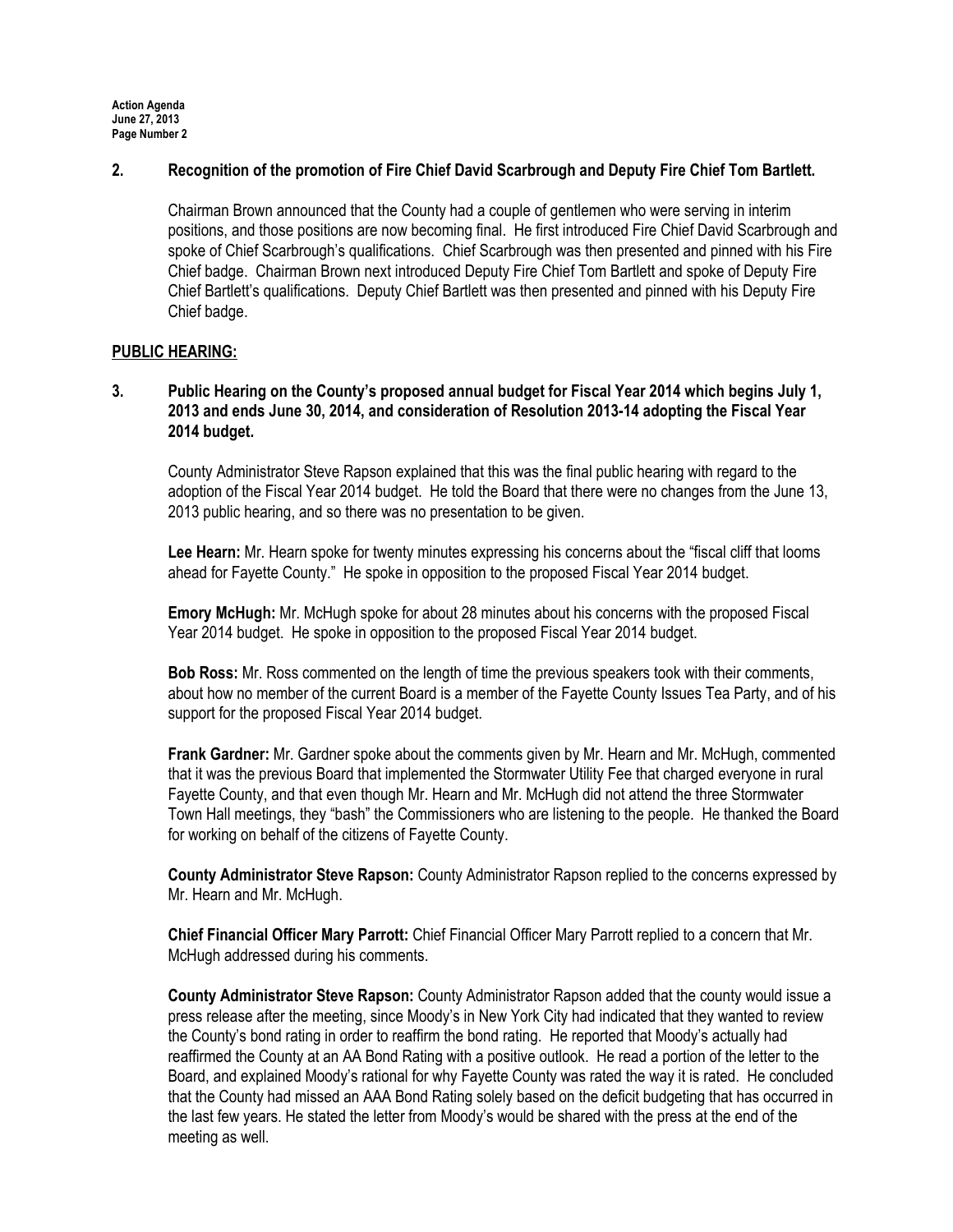Commissioner Oddo: Commissioner Oddo commented that there were some concerns expressed about the lack of transparency from this Board. He pointed out that there had been almost two hours of talking about what was going on in Fayette County, and that it signified that the County was pretty transparent.

Commissioner Ognio moved to approve the Fiscal Year 2014 budget as it stands. Commissioner Barlow and Commissioner McCarty seconded the budget.

Commissioner Ognio: Commissioner Ognio pointed out that Mr. McHugh made a great point to do away with the Defined Benefit Program toward the end of his speech, and that he basically made the case that a Defined Benefit Pension Program was unsustainable no matter how much money was thrown at it. He said he did not know how Mr. McHugh could be complaining about what the Board did to the plan, and that it was his opinion that the Defined Benefit Plan "needed to go". He explained that Mr. Rapson made changes that may save the Defined Benefit Plan; although that is yet to be seen. He said he wanted everyone to know that Defined Benefit Plans across the municipalities have gone bankrupt, and that would leave no retirement plan for retirees.

Commissioner McCarty: Commissioner McCarty said that if a person retired on the Defined Benefits Plan, then the County would lose that person while paying a goodly portion of what he was making. And then that retired employee has to be replaced with someone else, and the County would have to pay that person as well. So there are two salaries going out while there is only one working person left. He said he was against the Defined Benefit Pension Plan from the beginning, and that the County Administrator had done an excellent job of resolving the issue the Board had with it.

Chairman Brown: Chairman Brown replied to several of the issues raised by Mr. Hearn and Mr. McHugh.

Commissioner McCarty: Commissioner McCarty said he was still "against the Stormwater", but it is a situation that was inherited and that has to be fixed. He stated that he was stuck with it, but the Board would devise the best way it could, with the public's help, on how to fix the problem.

County Administrator Rapson asked for the dollar amount of the budget to be read into the record before the Board made their vote.

Commissioner Barlow: Commissioner Barlow commented on the issues raised by Mr. Hearn and Mr. McHugh.

Commissioner Ognio amended his motion to approve Resolution 2013-14 adopting the Fiscal Year 2014 budget of \$76,392,796. Commissioner Barlow seconded the amended motion. No discussion followed. The motion passed unanimously.

### PUBLIC COMMENT:

Roy Bishop: Mr. Bishop said he lived on Westbridge Road and that he was glad that Public Works Director Phil Mallon was in attendance. He asked why the citizens were not given a progress report or perhaps a completion date on the work occurring on Westbridge Road. He asked if Mr. Mallon could put an end date on the project. He also asked why a 44-foot wide bridge was being built on a 24-foot road. Mr. Bishop continued that while he understood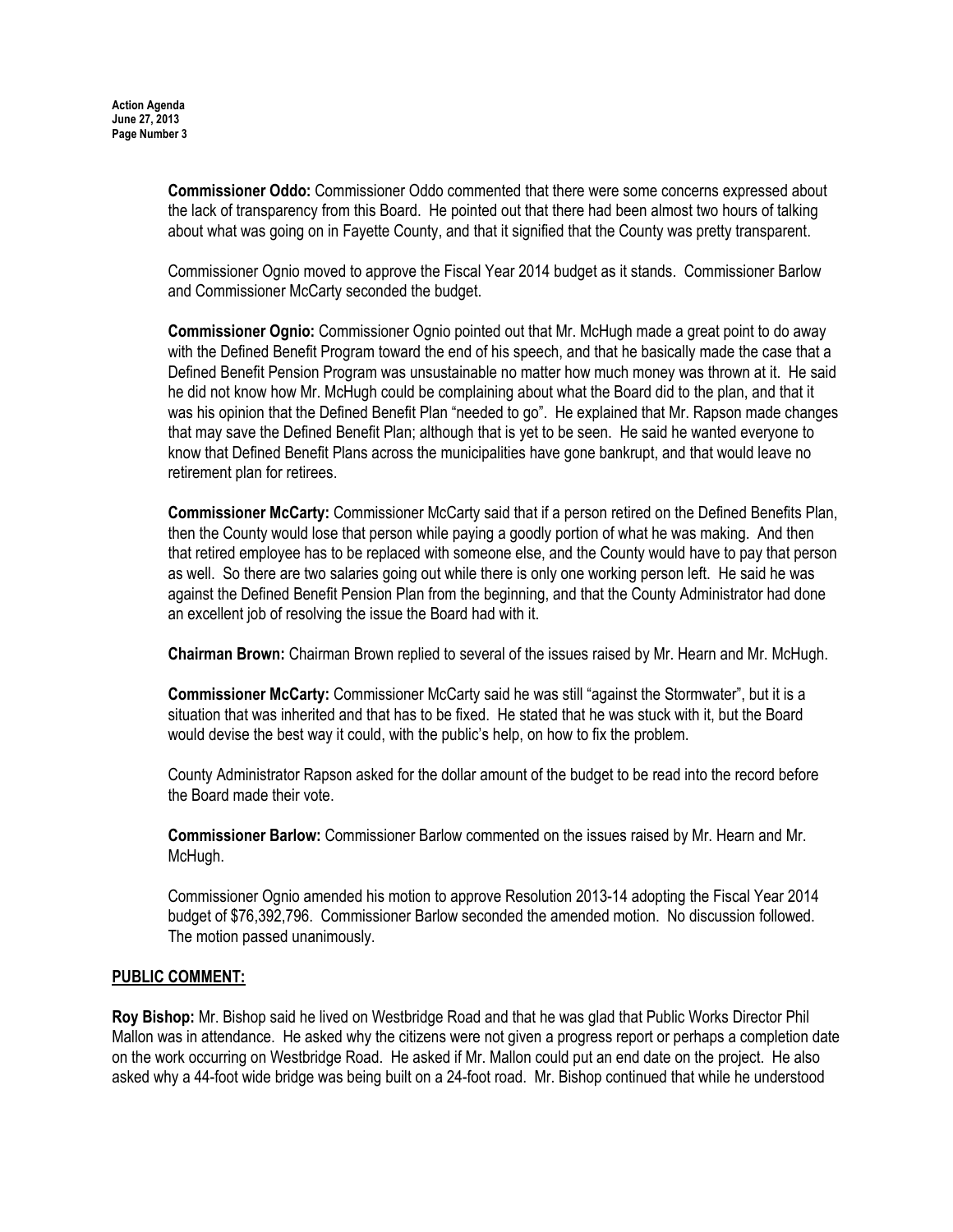the current Board's hands were tied with respect to some on-going construction projects, he did not think that someone who has already been voted out of office should be able to sign a long-term contract that is going to tie the next Board's hands.

County Administrator Rapson replied that he would provide Mr. Bishop the information he requested via email.

Donald Fowler: Mr. Fowler, a resident on Hood Road, asked for the Board's help concerning zoning issues. He briefly spoke about when the Board rezoned property for Pinewood Studios in March 2013, and how the Board said it did not want Pinewood Studios to develop into a small city. He then told of how the City of Fayetteville was trying to annex the property and surrounding areas, and how the City of Fayetteville wanted to rezone the annexed properties. Mr. Fowler explained that signs that were posted along the roads advertising the potential annexation and that the signs indicated that the properties would be rezoned from an R-70 classification to a C-70 classification. He continued saying that he attended two public hearings, and learned that the property was really going to be rezoned to a PCD classification. He said the City of Fayetteville has acknowledged the mistake, and that the city would have to re-advertise the rezoning issue and would have to correct its signs. Mr. Fowler then asked the Board to convey to the city that it opposes rezoning property near Hood Road to the PCD classification, and he asked the Board to try to provide relief for the homeowners along Hood Road. On a second concern, Mr. Fowler asked the County to look into the issue of heavy trucks using Sandy Creek Road as a "through-road" even though there were posted signs disallowing that use.

Bob Ross: Mr. Ross corrected his comments made during the Public Hearing portion of the meeting. He said he may have referred to a roster for the Fayette County Issues Tea Party, but that there is no roster. He said there is simply an email list that goes out, and that there are Democrats on the list, there are members of the Fayette County NAACP on the list, and that the roster is open to anybody and that he is happy to have everybody on the list. He repeated that there is no formal membership to the Fayette County Issues Tea Party. He also asked the Board if the County Administrator could give an analysis of the comments made about the "flight of all of our people because of all of the evils of the DP plan."

County Administrator Steve Rapson replied that the County has had maybe less than ten people who have left in the last five months that he has been at the County. He explained half of those who left wanted to go and work in the South Dakota oilfields, and about half of those people have come back to the County. He said the County has not seen a huge exodus in regards to positions, nor does the County have a problem filling vacancies. He repeated that he has not seen an exodus, and that he has approved every position that has been hired since he has been at the County, and that he thought there had been less than eight.

Gene Key: Mr. Key said he was a neighbor of Donald Fowler. He said there were fifteen families on Hood Road, and, if they knew what Mr. Fowler found out today, they would have been at the meeting to beg the Board to try to get some relief from the city. He said Mr. Fowler represented all fifteen families on Hood Road, and he wanted the Board to know that it was not just one man making a case. He said he appreciated the Board very much as it relates to the budget and that the Board had done a fine job. He said he had lived in Fayette County for forty years, and this was the first time in forty years that he really felt good about the group of Commissioners that Fayette County has. He said it was good that they were working together and working with the cities, and that is what was needed all this time. He said the Board had done what no other commission had done since he came to Fayette County forty years ago.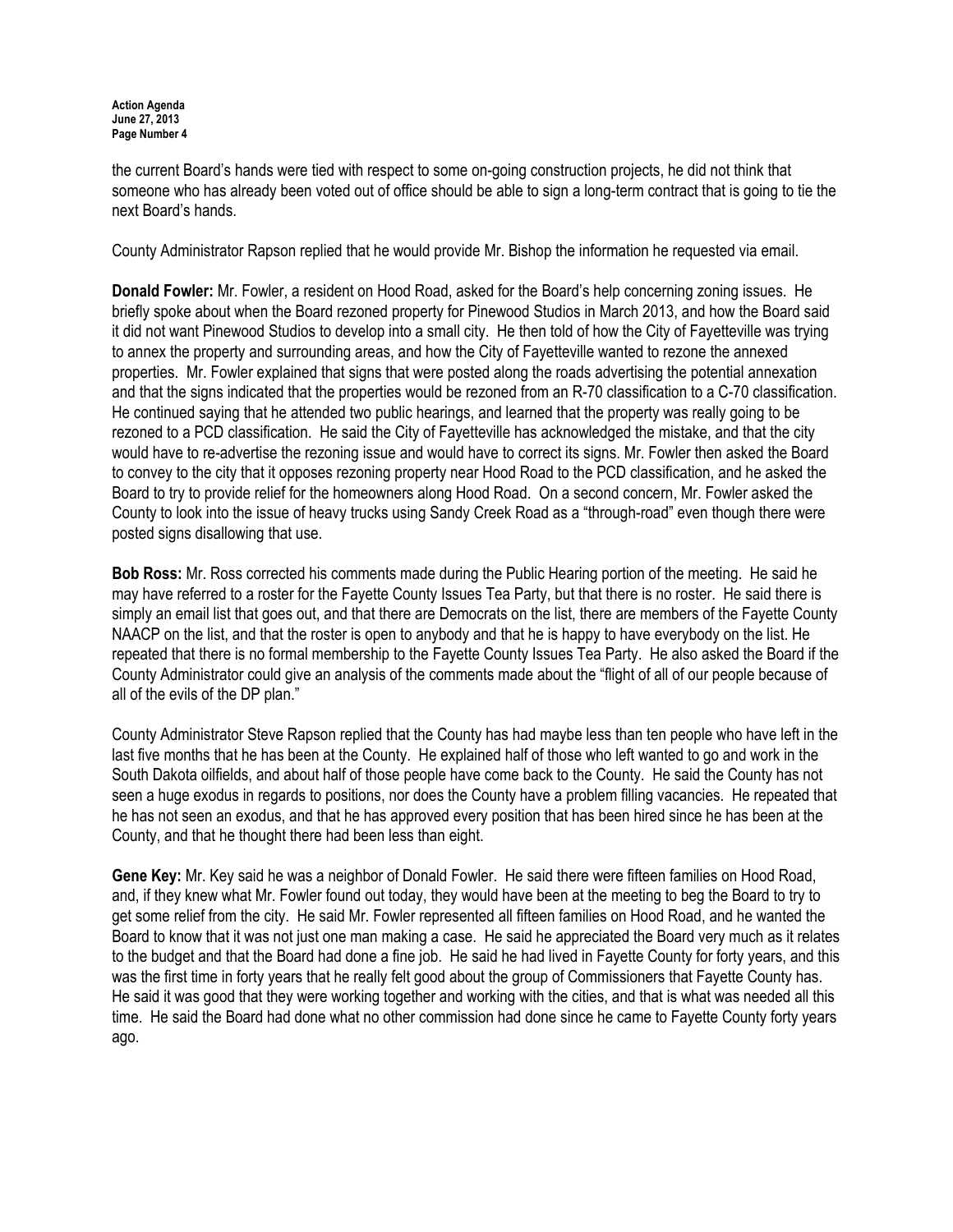# CONSENT AGENDA:

Commissioner Ognio asked to table Consent Agenda Item 6 until the July 9, 2013 Board of Commissioners meeting. Commissioner Barlow seconded the motion. No discussion followed. The motion passed unanimously.

Chairman Brown asked to remove Consent Agenda Item 7.

Commissioner Oddo moved to approve the remaining items on the Consent Agenda, specifically Item Numbers 4 and 5. Commissioner Barlow seconded the motion. No discussion followed. The motion passed unanimously.

- 4. Approval of the County Administrator's recommendation to enter into a Memorandum of Understanding between Fayette County and the City of Fayetteville for the Co-Location of Fayette County Ambulance at Fayetteville Fire Station 91.
- 5. Approval of staff's request to authorize Enviroprobe, LLC. to perform asbestos cleanup at 395 Oak Hill Drive, Fayetteville, in the amount of \$6,787.00, to recover said funds by attaching a lien on the property, and to approve a Right of Entry Agreement which allows the County to access the property, assume responsibility for the cleanup, and to attach the lien for all associated costs.
- 6. Approval of staff's recommendation to award Bid #859 and Alternative Bid #2 to Tractor and Equipment Company, in the amount of \$342,712.85, for the purchase of a Gradall XL4100 Wheeled Excavator with a 60" ditching bucket, 48" excavating bucket, and a tree limb shear, and authorization for the Chairman to sign any contract or related documents pertaining to this request.

This item was tabled until the July 9, 2013 Board of Commissioners meeting.

7. Approval of the May 23, 2013 Board of Commissioners Special Called Meeting Minutes, and the June 13, 2013 Board of Commissioners Meeting Minutes.

Chairman Brown noted that some suggested changes were made by the Board for the June 13, 2013 Minutes, and that the suggested changes were not made prior to the minutes being distributed to the public. Chairman Brown then read the suggested changes into the record. Chairman Brown then made a motion to approve the May 23, 2013 Board of Commissioners Special Called Meeting Minutes and the June 13, 2013 Board of Commissioners Meeting Minutes as amended. Multiple seconds, including Commissioners Oddo and Ognio, were received. No discussion followed. The motion passed unanimously.

### OLD BUSINESS:

### NEW BUSINESS:

8. Consideration of staff's recommendation to adopt Ordinance 2013-14 amending the Code of Ordinances for Fayette County, Georgia by establishing provisions pertaining to enforcement of County Ordinances, providing an effective date, repealing conflicting ordinances, providing for severability, and by promoting the public health, safety and welfare.

Interim County Attorney Dennis Davenport pointed out that the Ordinance Number should read 2013-04 instead of 2013-14 as indicated on the Agenda.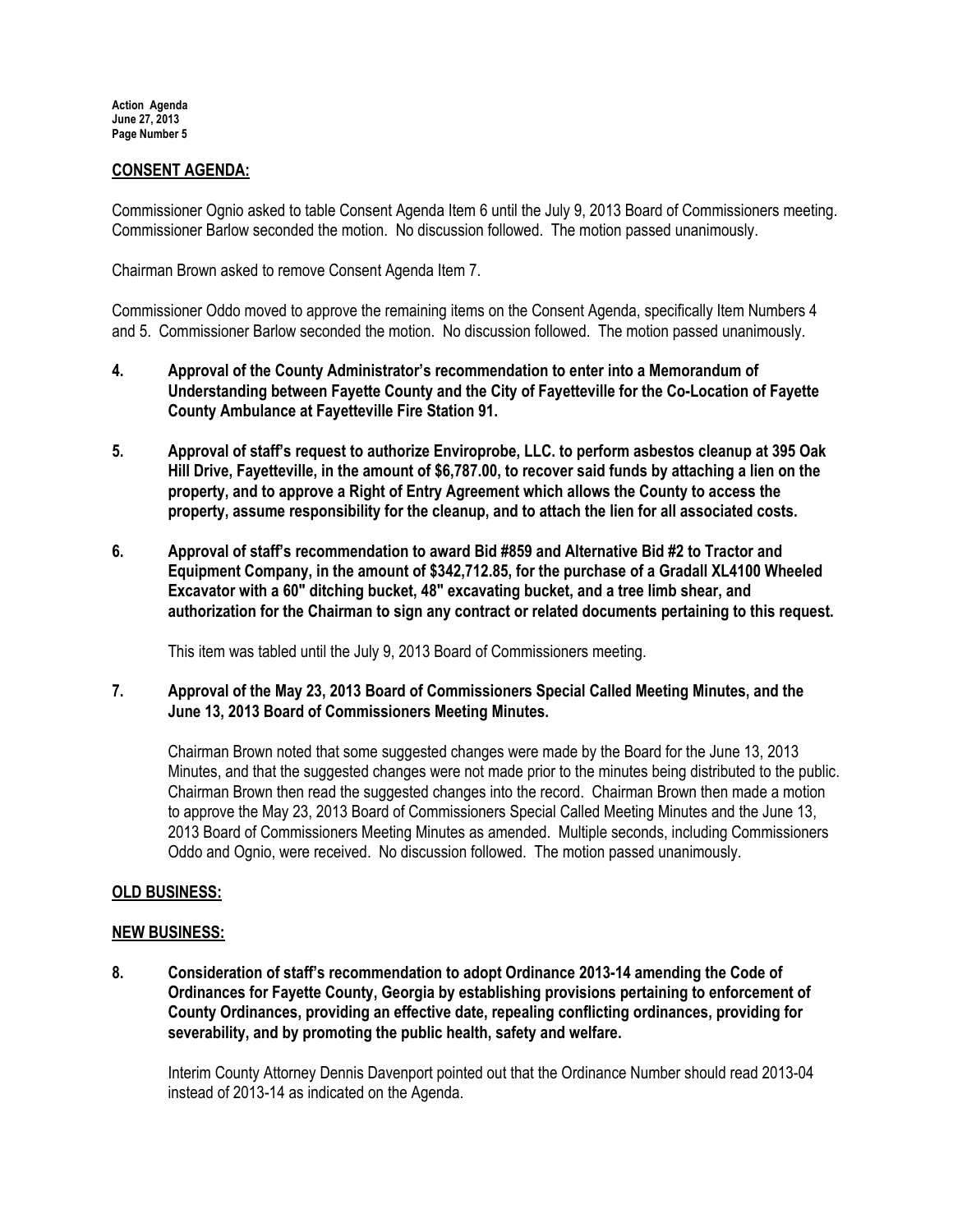Mr. Davenport explained that an oath had been written that was not in the draft ordinance presented to the Board, and he asked the Board's permission to amend the draft ordinance in order to include the oath. Mr. Davenport said the oath would be placed in the ordinance after Section 2-23; meaning there will be a Section 2-24 on the ordinance that contains the oath. Mr. Davenport then read the oath into the record.

Chairman Brown moved to approve staff's recommendation to adopt Ordinance 2013-04 and to include Section 2-24 as read by the Interim County Attorney. Commissioner McCarty seconded the motion. No discussion followed. The motion passed unanimously.

# 9. Consideration of Commissioner David Barlow's recommendation of Ms. Cathy Berggren to fill an unexpired term on the Fayette County Board of Family and Children Services, with said term beginning June 27, 2013 and ending January 23, 2017.

Commissioner Barlow introduced and commented on Ms. Cathy Berggren and her work at Real Life Center.

Captain Pete Nelms, who serves as Chairman of the Family and Children Service's (DFACS) Board, spoke how Ms. Berggren was a natural fit for the Board and how she brought a wealth of community resources with her that could be utilized by DFACS.

Ms. Berggren spoke about how honored she was to be able to serve on the DFACS Board.

Commissioner Barlow moved to accept his recommendation to have Cathy Berggren fill an unexpired term on the Fayette County Board of Family and Children Services with said term beginning June 27, 2013 and ending January 23, 2017. Commissioner Ognio seconded the motion. No discussion followed. The motion passed unanimously.

### 10. Consideration of Commissioner Allen McCarty's recommendation to reinstate County Employee Appreciation Picnics, on a bi-annual basis, beginning in 2013.

Commissioner McCarty said one of the first things that he remembered well when he became a Commissioner was going to a picnic that was held for the County employees, and getting to talk with them and meeting with them, and to get their reactions. He said that he also remembered down through the years in places where he has worked, that those employers would do things for their employees; and that everybody appreciated it. Commissioner McCarty said Fayette County has a fantastic staff, and the fact that the County discontinued showing appreciation to them is unacceptable to him. He proposed that the County reinstate this process, and to do it on a bi-annual basis. Discussion followed.

Commissioner McCarty moved to approve his recommendation to reinstate County Employee Appreciation Picnics, on a bi-annual basis, beginning in 2013. Commissioner Barlow seconded the motion. No discussion followed. The motion passed unanimously.

# 11. Consideration of a request from the Fayette County Republican Party to authorize the County Clerk to recognize and certify the removal of Ms. Marilyn Watts as the Republican Representative on the Fayette County Board of Elections, and to recognize and certify the appointment of Ms. Claudia Eisenburg as the Republican Party's replacement on the Fayette County Board of Elections.

This item was removed from the Agenda during the acceptance of the Agenda.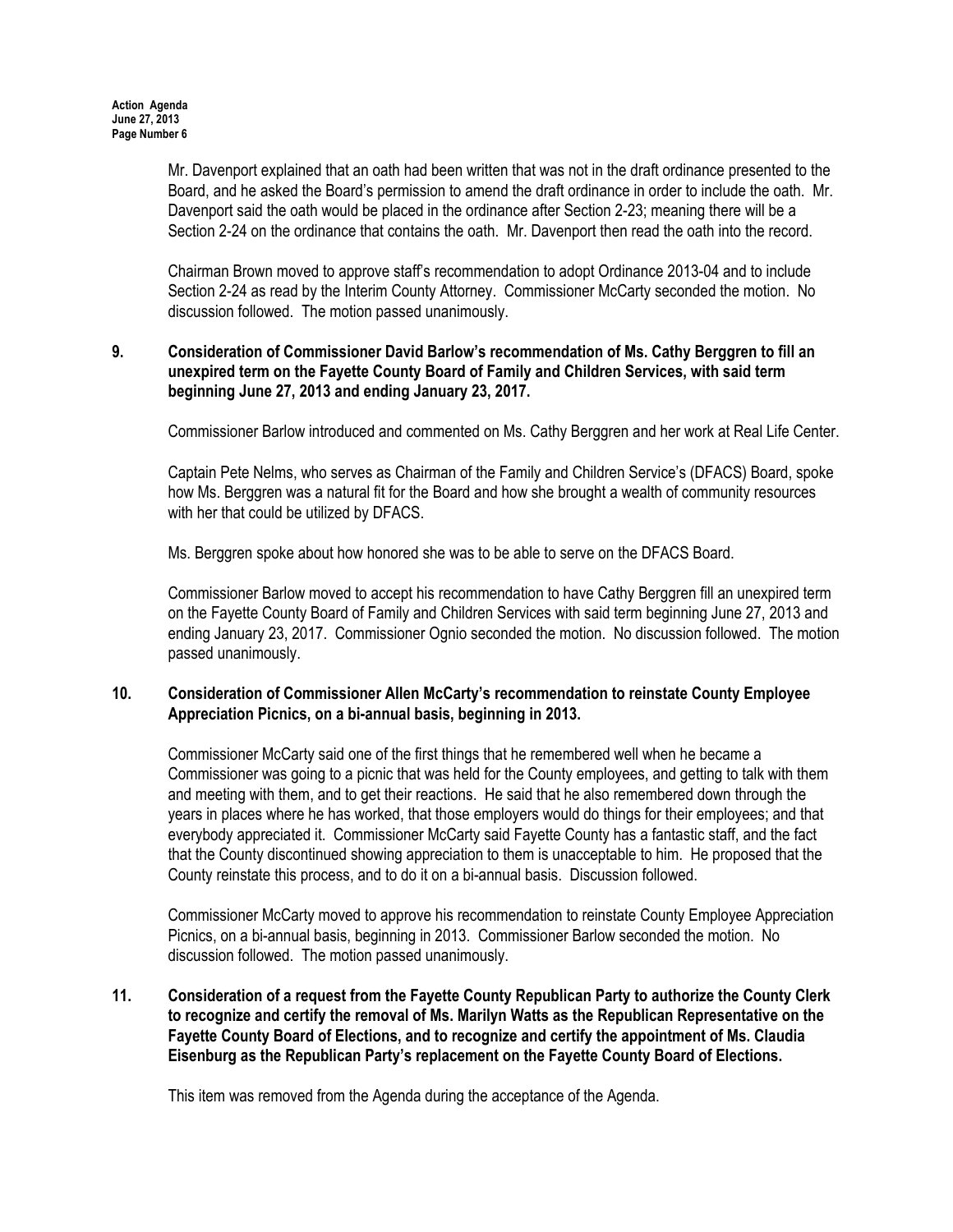## 12. Approval of the June 19, 2013 Board of Commissioners Special Called Meeting Minutes. Chairman Brown was not present for this meeting.

Commissioner Oddo moved to approve the June 19, 2013 Board of Commissioners Special Called Meeting Minutes. Commissioner Ognio seconded the motion. No discussion followed. The motion passed 4-0-1 with Chairman Brown abstaining from the vote.

# ADMINISTRATOR'S REPORTS:

Grand Opening of Lake McIntosh: County Administrator Steve Rapson reminded the Board that June 28, 2013 was the grand opening for Lake McIntosh at 10:00 a.m. He invited those who could make it to go to the opening.

Rescheduling of the July 11, 2013 Board of Commissioners Meeting: County Administrator Steve Rapson reported that the July 11, 2013 Board of Commissioners Meeting had to be cancelled, and has instead been rescheduled to July 9, 2013. He explained that on July 9, 2013 there would be a meeting held at 5:30 p.m., which is a Joint Meeting between the City of Fayetteville and Fayette County, to discuss the Pinewood Annexation. He said following the 5:30 p.m. meeting, the Board of Commissioners would hold a second Official Meeting at 7:30 p.m.

# ATTORNEY'S REPORTS:

Three Items for Executive Session: Interim County Attorney Dennis Davenport reported that he had three items for Executive Session: two items involving Pending Litigation and two items to approve Executive Session Minutes from June 13 and June 19, 2013.

### COMMISSIONERS' REPORTS:

Commissioner Barlow: Commissioner Barlow apologized to Mrs. Mary Parrott for referring to her as Mary Holland during his previous comments. He said when he was videotaping those budget meetings, she was Mary Holland. He said it was an innocent error because he does know who Mrs. Parrott is. He said the Board was tickled pink to have her with the County.

Commissioner McCarty: Commissioner McCarty introduced his granddaughter who, despite her grandfather and mother and father being involved in television, was not encouraged to be in television--even though she was born in front of a television camera. He said she chose on her own to go to the Atlanta Art Institute where she is taking film production, editing and related courses. He pointed out that she brought her video camera and filmed tonight's meeting, and that her name is Jennifer.

**Commissioner Ognio:** Commissioner Ognio wished everyone a safe and happy  $4<sup>th</sup>$  of July. He asked everyone to be careful since there may be drinking going on, and asked for everyone to be aware of what was around them.

Commissioner Oddo: Commissioner Oddo pointed out that he was married on July 4, 2012, and he wished his wife, Pili, a happy anniversary.